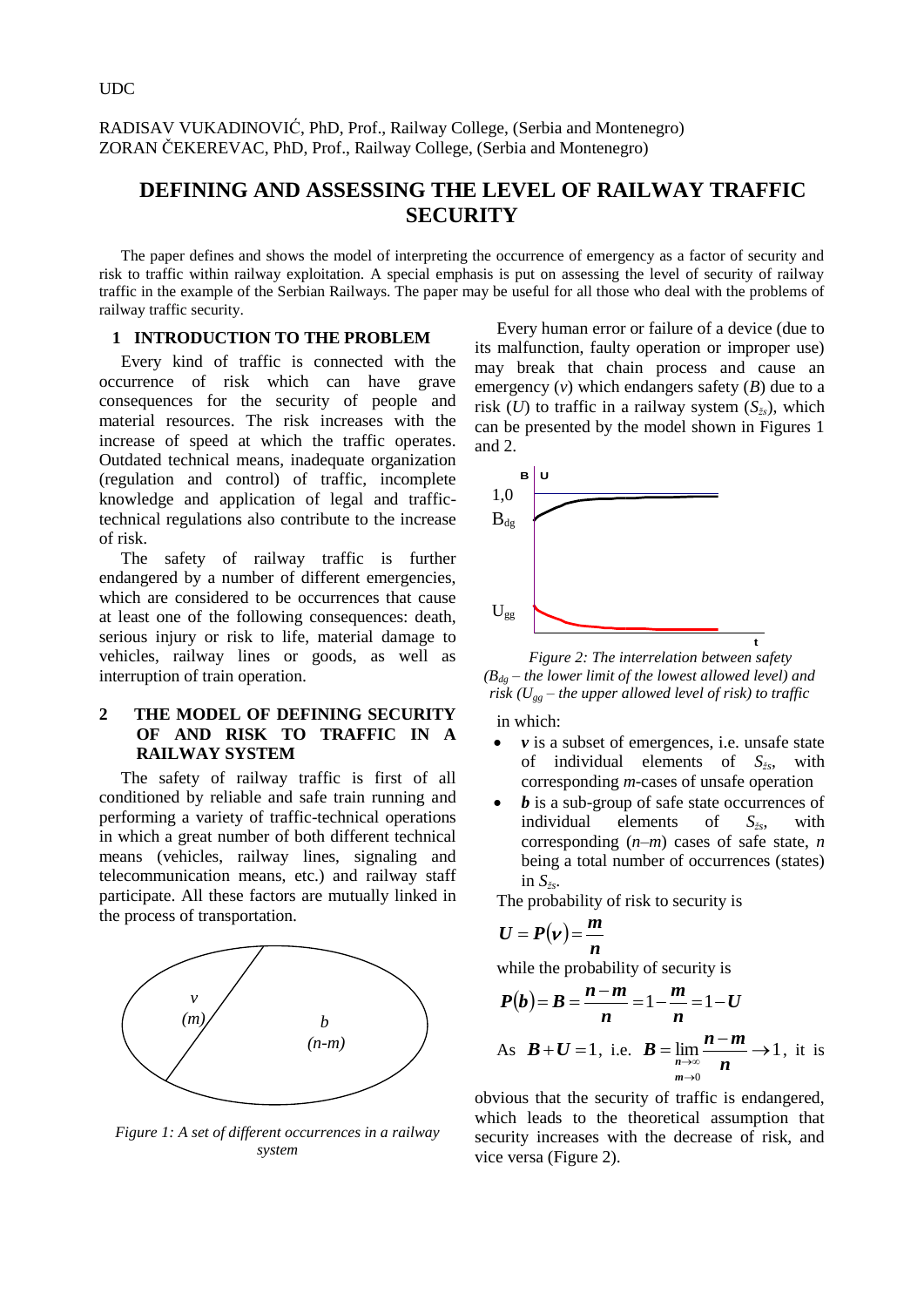## **3 CAUSES OF RISK TO RAILWAY TRAFFIC SAFETY**

As for the emergencies which endanger the safety of railway traffic system, we can say that those are occurrences which have a mutual causeand-consequence interrelation. It means that the occurrence of an emergency is conditioned by the existence of a certain cause  $(U<sub>z</sub>)$  leading to certain consequences  $(P_o)$  in certain space and time, which can be shown by the following functional interdependence:

$$
P_o = f(U_z)
$$

in which the cause is the independent variable, and the consequence is the dependent variable.

The **causes** are certain states of insecurity (risk) within the elements of railway system or its surroundings, which at certain points in space and time represent the reason causing the occurrence of an emergency.

According to their major characteristics, the causes of emergencies can be shown in the form of a set of four basic groups of causes

$$
U_z=\{U_\text{c},\,U_\text{t},\,U_\text{p},\,U_\text{o}\}
$$

 $U_{\zeta}$  represents a subset of causes referring to the human factor (the so-called "man" factor) which originate from the personal mistakes of workers performing their tasks irregularly and badly within their work, i.e. the working process in railway traffic.

**U<sup>t</sup>** represents a subset of all technical causes which originate from the condition of railway technical means (tracks, cars, locomotives, signaling, etc.) due to their different technical defects, faults and malfunctions, which belongs to the group of so-called technical factors.

**U<sup>p</sup>** represents a subset of causes which originate from the transportation items due to the insecure condition of cargo in cars, or the dangerous actions of passengers aboard.

**U<sup>o</sup>** represents a subset of causes which originate from various harmful influences and effects of surroundings on the elements and components of railway system, such as the so-called natural causes (earthquakes, floods, landslides, extremely high and low temperatures, etc.).

The **consequences** are harmful changes of condition which occur in certain elements of railway system, caused by the effect of certain factors accompanying emergencies.

According to their character and degree of severity, consequences of emergencies are divided into the following five basic types:

 Deaths (of passengers, railway workers, and other people) are the consequences with the highest degree of severity

- Serious injuries
- Slight injuries
- Major breakdowns of traffic (disruption of train movements, etc.) expressed by the duration of disruption measured in hours
- Material damage (extensive or slight) done to the track, vehicles, goods and other railway installations

All elements or components of railway traffic system influencing the state of its safety can be called the factors of railway traffic safety.

The basic factors of railway traffic safety are technical means with their technical and functional possibilities (technical factor), and workers who participate directly in railway traffic operation (human factor). The other factors referring to the effects of surroundings and transportation items may also have an important influence on railway traffic safety.

# **4 ASSESSING THE LEVEL OF RAILWAY TRAFFIC SECURITY**

The traffic is endangered if there are risks to its functioning, if people's lives are in danger, and if there is damage to goods and railway technical means, which leads to the occurrence of an emergency.

The assessment of railway traffic safety level may be expressed by a certain set of safety parameters in railway exploitation; however, we are going to mention only some of them.

The basic assessment of traffic safety level may be expressed by a probability of emergency occurrence in train operation as

$$
P_{uv}=\frac{1}{S_v}
$$

and should be as low as possible.

 $S_v$  (10<sup>6</sup> train kilometers) being the average number of train kilometers covered between the occurrence of two emergencies.

Here are some of the parameters used for assessing the level of safety:

- 1 Comparison of increments: the total number of emergencies (*N2*) and their increment (*±ΔN*) according to the basic types for a certain time period compared with the previous period  $(N<sub>I</sub>)$  in the form of: *N<sup>2</sup> = N1±ΔN*
- 2 Increment rate of emergencies:

$$
p_{vd} = \frac{N_2}{N_1} * 100 \qquad (*)
$$

where the total number of emergencies is the sum of following emergencies: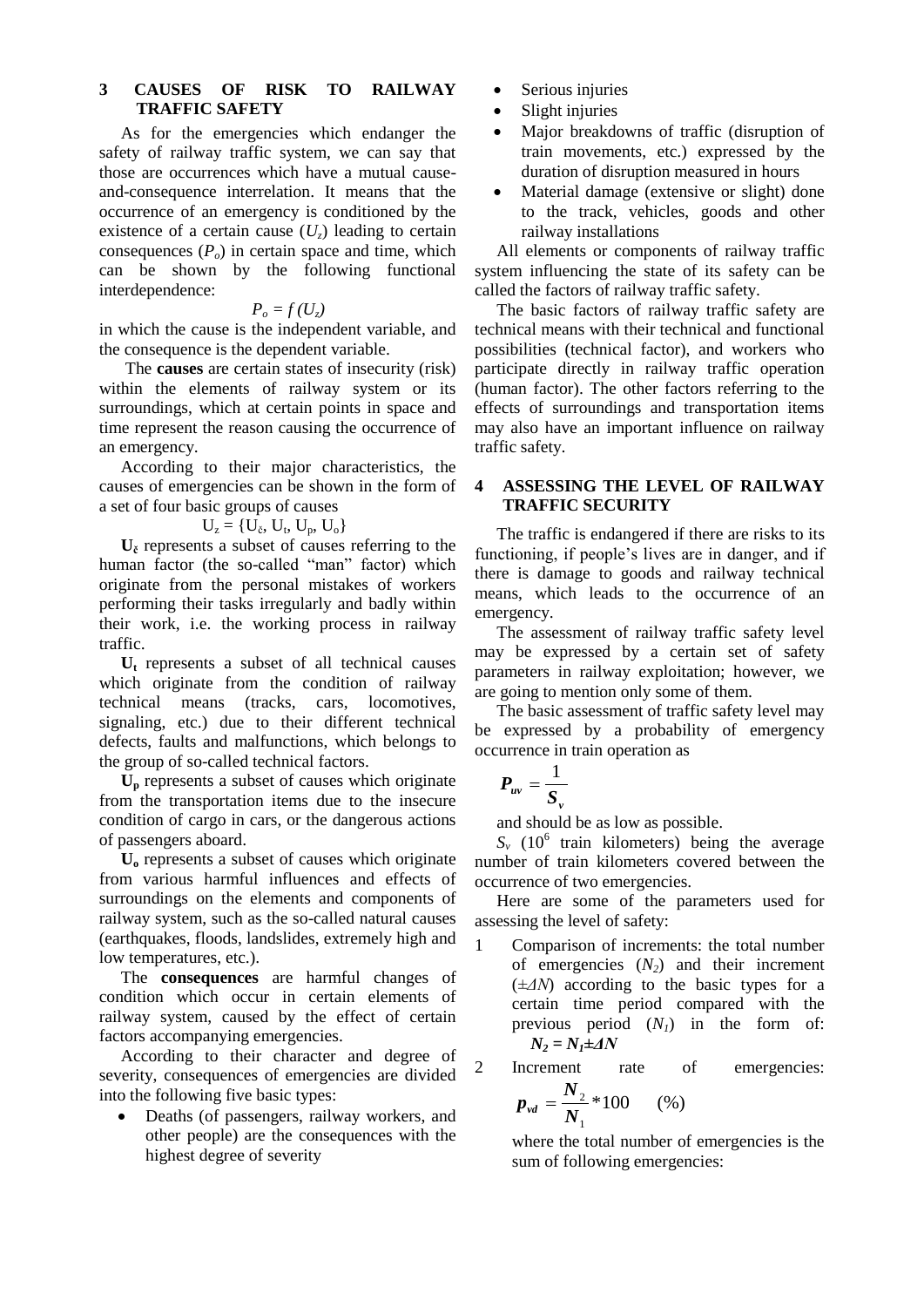$N_{vd} = N_u + N_n + N_{pp} + N_{en} + N_s$ 

 $(N_u$ –accidents;  $N_n$ –trouble;  $N_s$ –disturbance; *Npp*–emergency at level crossings; *Nen*– emergency caused by a natural catastrophe due to the effect of surroundings)

3 Coefficient of occurrence of individual emergencies according to the severity of their risk:

$$
K_u = \frac{N_u}{N_{vd}} + \frac{N_n}{N_{vd}} + \frac{N_{pp}}{N_{vd}} + \frac{N_{en}}{N_{vd}} + \frac{N_s}{N_{vd}}
$$
  

$$
K_u = K_{uu} + K_{un} + K_{upp} + K_{uen} + K_{us} = 1
$$
  
where, according to the degree of risk, the  
most severe coefficient of emergency

occurrence is: *N*  $K_u = \frac{N_u}{N}$ 

4 Frequency of emergencies:

$$
G_{v} = \frac{N_{vd}}{L_{e}} \qquad \left(\frac{\text{emergencies}}{\text{train}}\right)
$$

- number of emergencies for each kilometer of exploited track length or railway network

5 Degree of risk to railway traffic safety caused by accidents:

$$
S_{ugv} = \frac{N_u \cdot 10^6}{\Sigma NL} \cdot \frac{accidents}{10^6 train \ km})
$$

(*ΣNL* – total number of covered train kilometers on a line or in a railway network)

6. Degree of risk to safety caused by locomotive defects  $(N_d)$ :

$$
S_{dl} = \frac{N_{dl} \cdot 10^6}{\Sigma ML} \qquad \left(\frac{locomotive \quad defects}{10^6 locomotive \quad km}\right)
$$

7. Degree of risk to safety caused by car defects (*Ndk*):

$$
S_{uk} = \frac{N_{dk} \cdot 10^9}{\Sigma NS} \qquad \left(\frac{car \ \ defects}{10^9 \text{ coach } km}\right)
$$

8. Degree of risk to safety caused by rail breakage (*Nls*):

$$
S_{uls} = \frac{N_{ls} \cdot 10^6}{\Sigma NL} \qquad (\frac{tail \quad breakage}{10^6 train \quad km})
$$

9. Degree of risk to passenger safety:

$$
S_{\textit{ubp}} = \frac{10^9 \cdot N_{\textit{usp}}}{\Sigma A L} \qquad \left(\frac{\textit{killed} \textit{passengers}}{10^9 \textit{passenger} \textit{km}}\right)
$$

 (*Nusp* – total number of passengers killed in railway transport; *ΣAL* (pkm) – total transport expressed in passenger kilometers on a line or in a railway network

10. Degree of risk to traffic safety at level crossings:

$$
S_{\textit{ubpp}} = \frac{N_{\textit{pp}} \cdot 10^6}{\Sigma NL} \qquad (\frac{\textit{emergencies}}{10^6 \textit{train} \cdot \textit{km}})
$$

11. Degree of risk to safety in relation to realized transport in passenger traffic:

$$
S_{bps} = \frac{N_{vol} \cdot 10^6}{\Sigma A l} \qquad \left(\frac{\text{emergencies}}{10^6 \text{ passenger } km}\right)
$$

12. Degree of risk to safety in relation to realized transport in goods (freight) traffic:

$$
S_{bs} = \frac{N_{vol} \cdot 10^6}{\Sigma Pl} \qquad (\frac{\text{emergencies}}{10^6 \text{ntkm}})
$$

13. Degree of risk to traffic safety in relation to total realized exploitation (in train kilometers):

$$
S_{\textit{ubs}} = \frac{N_{\textit{vd}} \cdot 10^6}{\Sigma NL} \qquad \left(\frac{\textit{emergencies}}{10^6 \textit{train} \cdot \textit{km}}\right)
$$

14. Degree of risk to traffic safety in relation to train collisions:

$$
S_{usv} = \frac{N_{sc} \cdot 10^6}{\Sigma A L} \qquad \left(\frac{\text{emergencies}}{10^6 \text{ passenger } km}\right)
$$

15. Degree of risk to traffic safety in relation to train derailments:

$$
S_{\text{div}} = \frac{N_{\text{iv}} \cdot 10^6}{\Sigma NL} \qquad \left(\frac{\text{derailments}}{10^6 \text{train} \cdot \text{km}}\right)
$$

16. Degree of risk to traffic safety in relation to rail cracks:

$$
S_{uls} = \frac{N_{rc} \cdot 10^6}{\Sigma NL} \qquad (\frac{tail \quad {cacks}}{10^6 train \quad km})
$$

17. Degree of risk to safety in relation to realized transport in gross kilometer tonnage:

$$
S_{\text{usbr}} = \frac{N_{\text{vd}} \cdot 10^6}{\Sigma Q L} \quad \left(\frac{\text{emergencies}}{10^6 \text{ gross km tonnage}}\right)
$$

On the basis of the above mentioned, as well as some other, parameters of traffic safety, it is possible to assess the safety level, and to compare the realized safety levels on individual railway lines or railway networks, i.e. among the railway departments of national railways in individual countries. Table 1 shows the level of traffic safety realized in Serbian Railways through some qualitative safety parameters in the years of 2001 and 2002.